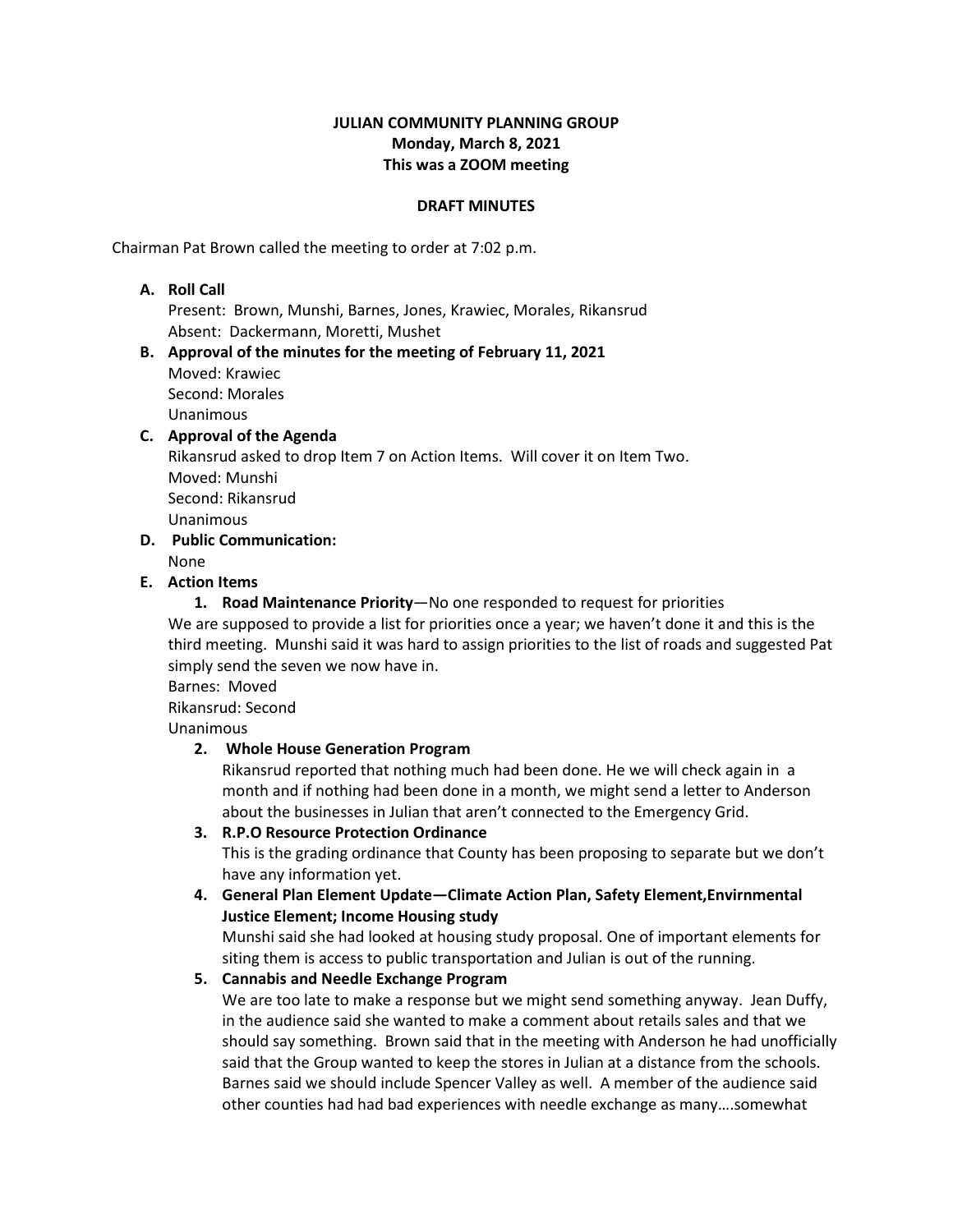garbled presentation but bottom line is that there are problems. Brown said he would separate issues and address cannabis first and asked for a motion from group to restrict cannabis in Julian.

Barnes moved that cannabis not be sold within a thousand feet of the school property in Julian and Wynola

Rikansrud seconded the motion. Morales noted that it was already 1,000 feet and that what we should say is that we back the notion of 1,000 feet.

Carol Green said marijuana facilities in County are banned and that this ordinance would allow them and spoke movingly about the effect of marijuana on her son which led to his death. Duffy from audience also spoke against marijuana and having any sales. Passed: Unanimous

Needle Exchange Program—This is an ordinance that would allow needle exchange to locate in our area. Could have mobile vans. The group decided not to take a position.

**6. Promoting Renewable Energy Development**. Brown reported that they are pushing green energy and, to a degree, what is happening is that 80% of the population is in about 10% of the county and they want renewable energy, but not in their back yard, in other words, in the East County.

Morales said we already sent a letter to Donald Chase expressing our concerns and saying we didn't want to have large scale wind or solar farms in the area and that we have made ourselves clear. At this point we don't need to do anything else. Mike Appelman said state would rebate people in back country if install battery backups. But Julian is "disadvantaged" so on commercial side could get up to 85% rebates. There is also a residential program.

- **7. SDG&E**—Rikansrud said he had already discussed it.
- **8. Election of New Officers**—Brown reported we have an agreement that he would continue as Chair for a while, Morales would be Vice-Chair, Munshi Secretary Barnes moved this be approved, Rikansrud seconded, Unanimous.
- **9. Meeting with Supervisor Anderson**—He said that because of the makeup of the Board, 3 from the city and 2 from the County he recommended that Planning Groups make specific recommendations opposing things rather than just general comments. The forest management and the fire issue were brought up by Descanso which strongly supported our position on this.
- **10. Site Plan Waiver Request in Julian Estates.** Brown stated he was involved with the subdivision as a whole but not with this project. He has reviewed the plans. This is next to a County Park and there is agreement between Julian Estates and the County Parks for emergency fire access. The lot is pretty heavily wooded. They should pay attention to cuts and fills, the ADU garage is not capable of being entered because door is on wrong side, septic system may or may not be right distance from drainage and the cut bank, and they didn't address lighting, landscaping, or coloring of the building. Morales said that based on what Pat has said she didn't believe we could recommend a waiver because of the problems.

Morales moved the above Munshi seconded Vote: Unanimous

#### **F. Group Business—Information**

1. **Mike Appelman—corner of Washington and Main**. Appelman presented plans for a building on the corner of Washington and Main. In the winter it would be an ice skating rink and the rest of the year could be used for other things. The ice skating would be